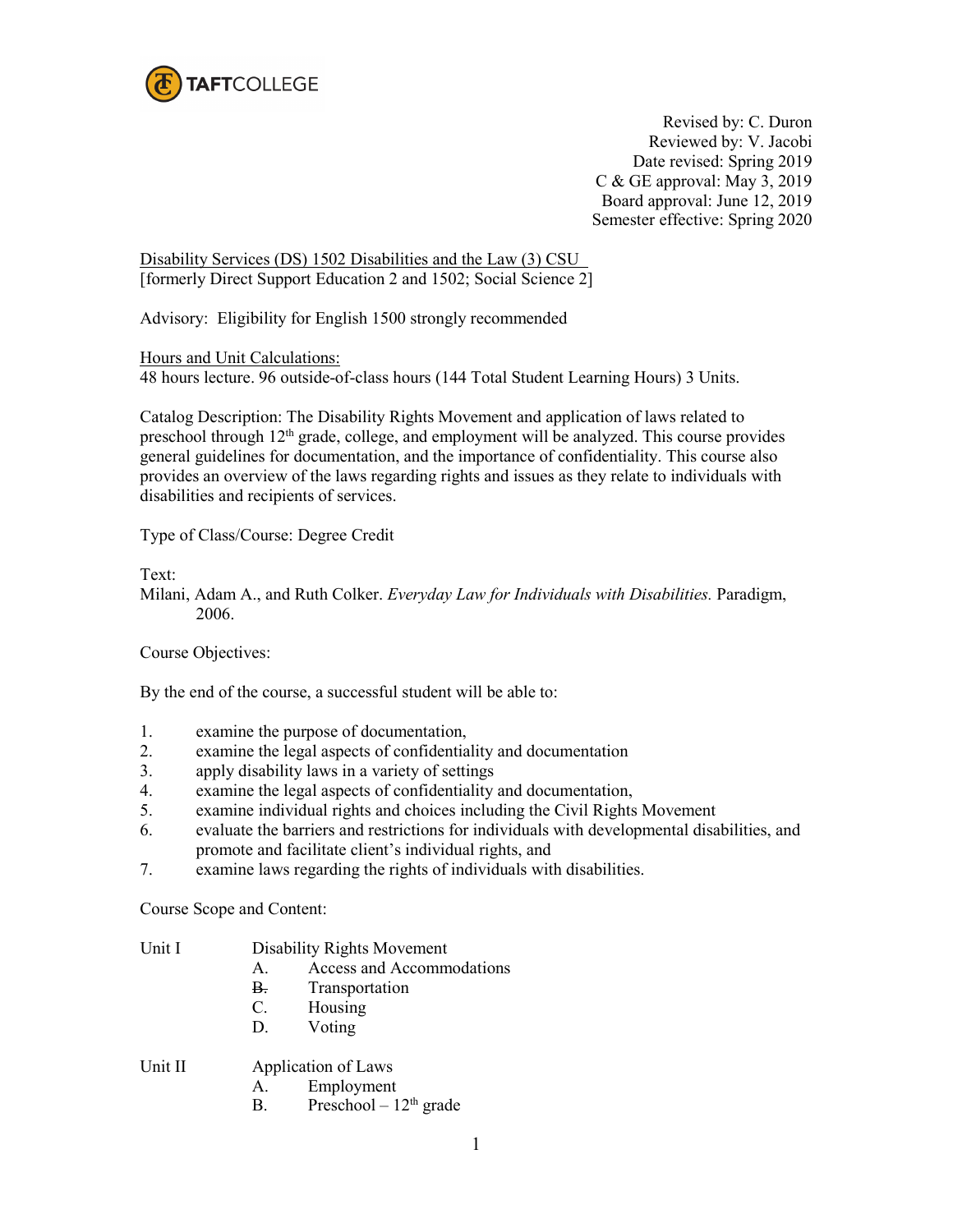

|          | C.                                                            | Post-Secondary Education                                                      |  |
|----------|---------------------------------------------------------------|-------------------------------------------------------------------------------|--|
| Unit III | Legal Aspects of Confidentiality and Purpose of Documentation |                                                                               |  |
|          | $A_{\cdot}$                                                   | Purpose of documentation                                                      |  |
|          | <b>B.</b>                                                     | Definition of confidentiality                                                 |  |
|          | $C_{\cdot}$                                                   | Confidentiality and compliance with the law                                   |  |
|          | D.                                                            | Legal representatives of individuals with developmental disabilities          |  |
|          | Ε.                                                            | Emergency release of confidential information                                 |  |
| Unit IV  | Individual's Legal Rights and Choices                         |                                                                               |  |
|          | $A_{\cdot}$                                                   | Process of appointing a legal representative                                  |  |
|          | <b>B.</b>                                                     | Bill of Rights of agencies/organizations                                      |  |
|          | $C$ .                                                         | State and federal laws that affect people with disabilities                   |  |
| Unit V   | <b>Barriers and Restrictions</b>                              |                                                                               |  |
|          | A.                                                            | Barriers and restrictions of an individual with developmental<br>disabilities |  |
|          | B.                                                            | The affect of barriers and restrictions                                       |  |
| Unit VI  | Laws                                                          |                                                                               |  |
|          | $\mathsf{A}$ .                                                | Rehabilitation Act of 1973                                                    |  |
|          | <b>B</b> .                                                    | Americans with Disabilities Act of 1990                                       |  |
|          | $\mathcal{C}$ .                                               | Individuals with Disabilities Education Act                                   |  |
|          | D.                                                            | No Child Left Behind Act                                                      |  |
|          | Ε.                                                            | State laws impacting persons with disabilities                                |  |
|          |                                                               |                                                                               |  |

F. Health Insurance Portability and Accountability (HIPAA)

Learning Activities Required Outside of Class:

The students in this class will spend a minimum of 6 hours per week outside of the regular class time doing the following:

- 1. Review online tutorials and video clips<br>2. Complete writing and reading assignment
- Complete writing and reading assignments
- 3. Participate in individual and group assignments

Methods of Instruction:

- 1. Lectures<br>2. Group dis
- Group discussions
- 3. Classroom exercises
- 4. Individual and/or group projects

Methods of Evaluation:

- 1. Instructor evaluations
- 2. Tests/quizzes
- 3. Case Brief Analysis